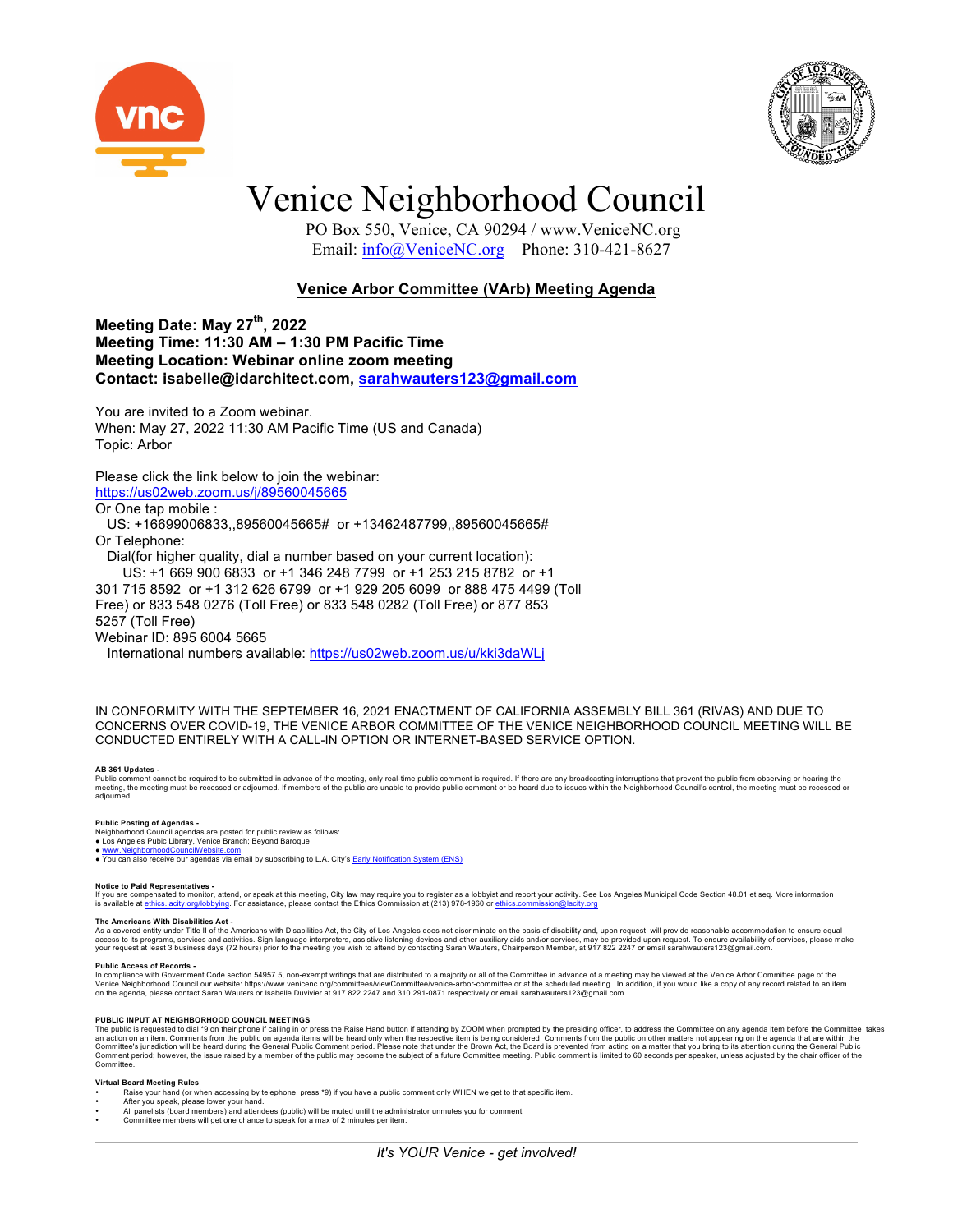



# Venice Neighborhood Gouncil

Email:  $\frac{info}{Q}$ VeniceNC.org Phone: 310-421-8627

- Public comment will be limited to one comment for 60 seconds per item. • Please do not raise your hand more then once per item
- Raise your hand at the start of the items you want to speak on. We will then close public comment and announce the last person to speak a few minutes after the start of the item.
- No ceding your time to others will be allowed
- The meeting is being video and audio recorded The public will be able to listen and speak but their video will be disabled.
- 1. Call to Order
- 2. Roll Call

| Sarah Wauters, Chair (SW) |                        |  |
|---------------------------|------------------------|--|
| Isabelle Duvivier         |                        |  |
| Mark Ryavec               |                        |  |
| Noel Johnston             |                        |  |
| <b>Barry Campion</b>      | Jim Murez (ex-officio) |  |

- 3. Review, Comment and Adopt Minutes from prior meetings February and April Minutes
- 4. PUBLIC COMMENT non-agenda items related to Venice Arbor Committee only
- 5. Reports
	- a. Chair Report Sarah Wauters, Watershed an Schools Symposium
	- b. Report from CFAC Isabelle Duvivier,
	- c. VVG Report Noel
	- d. Committee changes, nominate Michael McGuffin to join, hold election with committee members.

#### OLD BUSINESS – CHAIR AND COMMITTEE REPORTS ON PROGRESS

- 1. Lincoln Fast Forward Chair Report on what happened with the Green Architecture Plan put forward by Transportation and Parking Committee.
- 2. Venice Blvd. West of Lincoln status update Kiss the Ground possible partnership, Kiss the Ground suggested getting businesses to sponsor that median, signage, get the watering fixed, need \$\$ to hire landscaper to fix irrigation, plants, mulching. Should we pass a Motion to put up to VNC?
- 3. Community Improvement Grant applied for.

### NEW BUSINESS – BIODIVERSITY DAY!!

- 1. Native planting
	- a. Items for Discussion, Action, and Possible Motion
	- b. Public comment
	- c. Committee discussion
	- d. Motion: We propose the following motion be approved by the Venice Neighborhood Council:

See next page for two options.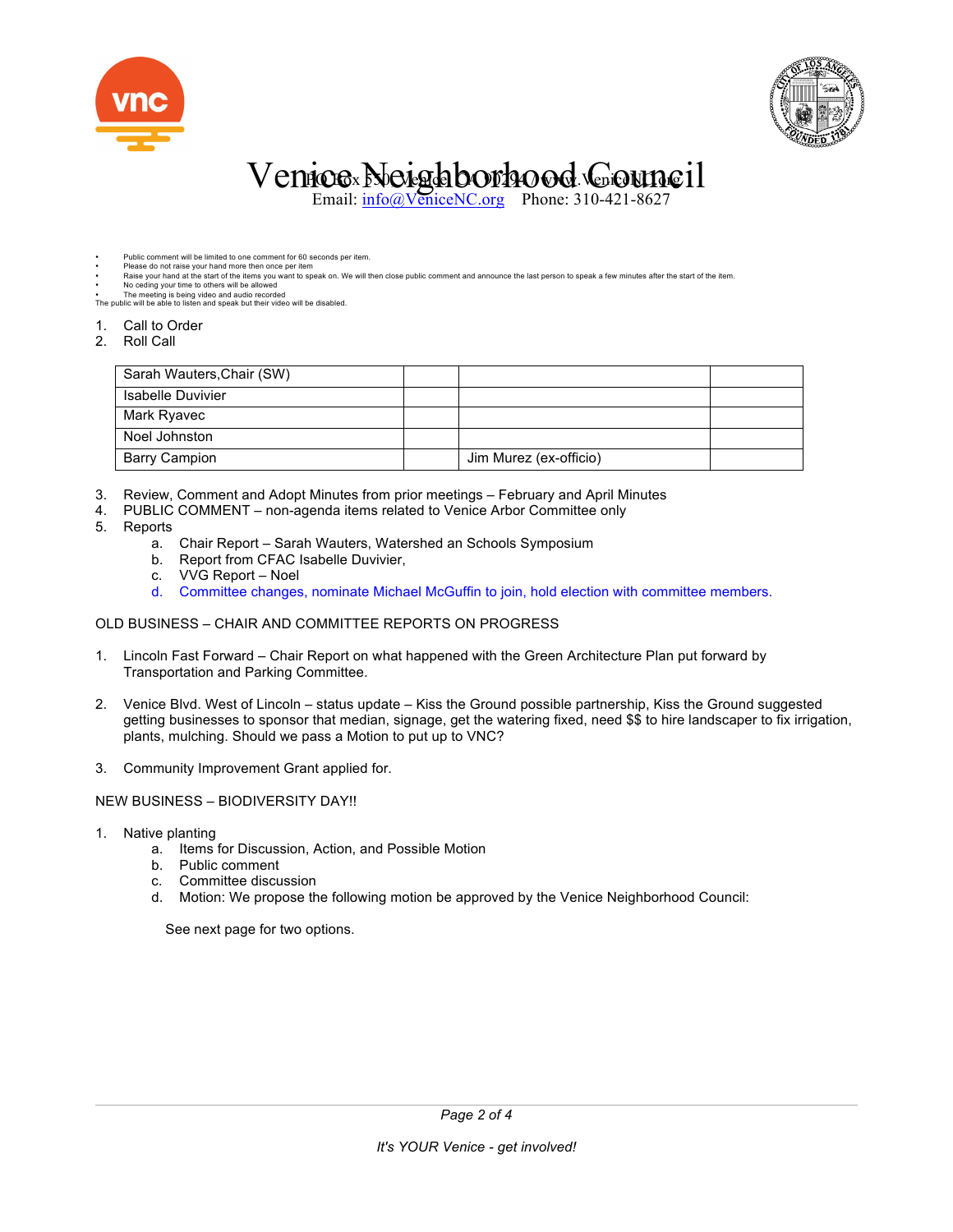



# $\rm V$ enice Noighborhood Gouncil

Email: info@VeniceNC.org Phone: 310-421-8627

### **OPTION 1: CFAC and Palms NC language combined**

**Whereas** Los Angeles faces a biodiversity crisis wherein over 90% of local butterflies, songbirds, and other pollinators have disappeared in the last century due to the replacement of local flora with non-native plant and tree species;

**Whereas** Los Angeles is within a floristic region that is noted as a Biodiversity Hotspot;

**Whereas** over the last several years the City of Los Angeles has invested in a Biodiversity Initiative; and has committed to no loss of biodiversity;

**Whereas** the City Council has instructed every department to incorporate biodiversity into their practices; **Whereas** the current proportion of native trees in the city's public right-of-way is 3%,

**Whereas** if every empty parkway tree well (currently 165,191) were filled with native species, that would bring the overall native tree cover from 3% to 29%;

**Whereas** native plants and trees can thrive in our urban environment and provide all the benefits non-native trees offer in terms of canopy shade to offset the heat island effect, beauty, and shade comfort for humans, while providing a path to sustainability for biodiversity, water and energy savings, and elimination of soil amendment runoff pollution,

**Therefore**, we propose the following:

**Motion** to request StreetsLA and Urban Forestry Division, as well as all applicable government agencies within the County and City of Los Angeles, to commit to discontinue the practice of planting non-native landscaping plants and trees except in situations where plants and trees are designed to produce food or provide a designated recreational playing field, and henceforth these same parties only plant 100% California native landscaping plants and trees within Los Angeles County and City, and specifically within the stakeholder area of the Venice Neighborhood Council district.

### **OPTION 2: Palms NC Language**

**Whereas** Los Angeles faces a biodiversity crisis wherein over 90% of local butterflies, songbirds, and other pollinators have disappeared in the last century due to the replacement of local flora with non-native plant and tree species;

**Whereas** native landscaping plants and trees can thrive in our urban environment and provide all the benefits nonnative trees can offer in terms of canopy shade to offset the heat island effect, beauty, and shade comfort for humans, while providing the only path to sustainability for biodiversity, water and energy savings, and elimination of soil amendment runoff pollution,

**Therefore**, the Venice Neighborhood Council appeals to the County and City of Los Angeles, all applicable government agencies, public-private partnerships, and private parties planting in public space to discontinue the practice of planting non-native landscaping plants and trees except in situations where plants and trees are designed to produce food or provide a designated recreational playing field, and henceforth these same parties only plant 100% California native landscaping plants and trees within Los Angeles County and City, and specifically within the stakeholder area of the Venice Neighborhood Council district.

### 2. Door hangers

- a. Items for Discussion, Action, and Possible Motion
- b. Public comment
- c. Committee discussion
- d. Motion
- 3. Application for Community Improvement Funds from VNC turned in this week. Pass a motion to apply for next fiscal year in the event that our present application is unsuccessful: